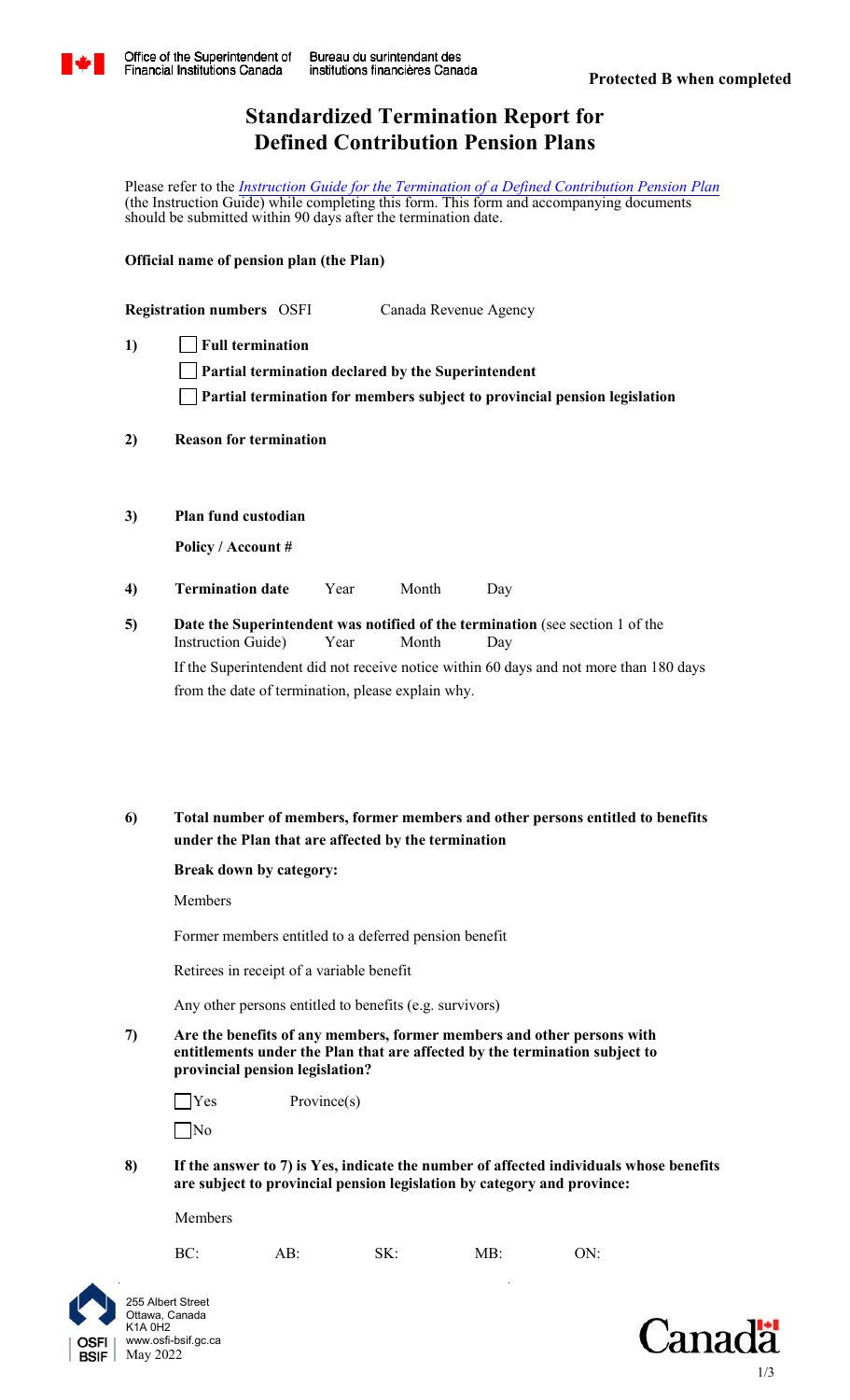

Office of the Superintendent of Bureau du surintendant des Financial Institutions Canada institutions financières Canada

Former members entitled to a deferred pension benefit

| BC:    | AB: | SK: | MB: | ON:  |
|--------|-----|-----|-----|------|
| $QC$ : | NB: | NS: | NL: | PEI: |

QC: NB: NS: NL: PEI:

Retirees in receipt of a variable benefit

| BC: | AB: | SK: | MB: | ON:  |
|-----|-----|-----|-----|------|
| QC: | NB: | NS: | NL: | PEI: |

Any other persons entitled to benefits

| BC: | AB: | SK: | MB: | ON:  |
|-----|-----|-----|-----|------|
| QC: | NB: | NS: | NL: | PEI: |

**9) If the answer to 7) is Yes, are the benefits of these members, former members or other persons with entitlements under the Plan in compliance with the provisions of the pension legislation of the appropriate jurisdiction?**

- If the answer is Yes, please provide the plan name, registration number and jurisdiction: **10)** Is there a continuing pension plan?  $\Box$  Yes  $\Box$  No
- If the answer is No, please explain **11) Have all outstanding and accrued employer and employee contributions been remitted to the plan?** These No
- (see section 4.1 of the Instruction Guide) **In the case of a full termination, date notice of the Plan's termination was provided 12)**

Year Month Day

Comments

(see section 4.2 of the Instruction Guide) **In the case of a full termination, date detailed termination statements were provided 13)** 

Year Month Day

Comments

# **14) Portability options provided** (see section 4.3 of the Instruction Guide)

Transfer to another pension plan (including a pooled registered pension plan and a pension plan under provincial jurisdictions) if that other plan permits

Transfer to a Life Income Fund

Transfer to a Restricted Life Income Fund